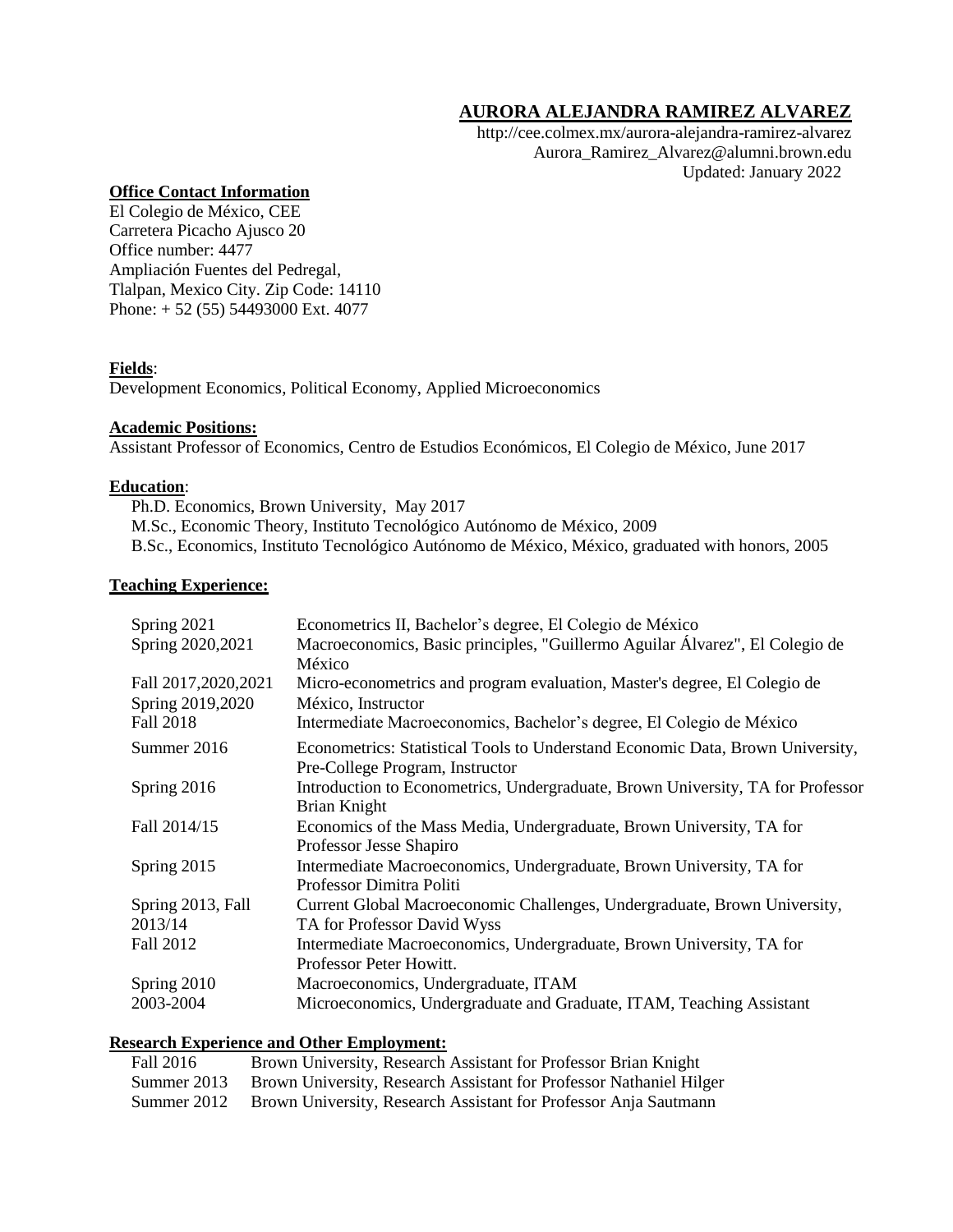| 2009-2011   | Inter-American Development Bank, Research Assistant for Senior Country          |
|-------------|---------------------------------------------------------------------------------|
|             | <b>Economist for Mexico</b>                                                     |
| 2009        | Mexico's Ministry of Economy, Advisor to the Head of Mexico's Ministry of       |
|             | Economy                                                                         |
| Summer 2008 | ITAM, Research Assistant for Professor Joyce Sadka                              |
| 2007-2009   | ITAM, Center for Economic Analysis and Research, Research Assistant             |
| 2005-2007   | Mexico's Ministry of Finance, Advisor to the Head of the Economic Planning Unit |

### **Honors, Scholarships, and Fellowships:**

| 2018        | Second Place in Banamex prize under the Research Works Category                 |
|-------------|---------------------------------------------------------------------------------|
| 2016-2017   | Dissertation Completion Fellowship, Brown University, Economics Department      |
| Summer 2015 | Summer Research Fellowship, Brown University, Economics Department              |
| 2013        | Distinction on second-year field examination, Brown University, Economics       |
|             | Department                                                                      |
| 2011        | Consejo Nacional de Ciencia y Tecnología Doctoral Fellowship, Mexico's          |
|             | Government (declined)                                                           |
| 2009        | Consejo Nacional de Ciencia y Tecnología Master Fellowship, Mexico's Government |
| 2008        | Honorary mention in Banamex prize for Undergraduate Dissertations               |
| 2001-2005   | Alberto Baillères Full Scholarship, ITAM                                        |
| 2001-2005   | Miguel Mancera Aguayo Scholarship, ITAM                                         |
|             |                                                                                 |

### **Peer reviewed journal articles:**

- "Perceptions of inequality and social mobility" with Raymundo M. Campos Vázquez, Alice Krozer, Rodolfo de la Torre, and Roberto Vélez. (Paper financed by the AFD Agence Française de Développement), World Development, 2022. [\[Link\]](https://www.sciencedirect.com/science/article/pii/S0305750X21003934?via%3Dihub)
- "¿Por qué los mexicanos denunciamos tan poco? Los determinantes de la denuncia de delitos en México"with Constantino Carreto Romero. Sobre México Temas De Economía, (5). [\[Link](https://www.google.com/url?q=https%3A%2F%2Fsobremexico-revista.ibero.mx%2Findex.php%2FRevista_Sobre_Mexico%2Farticle%2Fview%2F105&sa=D&sntz=1&usg=AFQjCNF9qWJVktvU0pBUarauUzfa8QAWNw)]
- Media and Crime Perceptions: Evidence from Mexico, The Journal of Law, Economics, and Organization, Volume 37, Issue 1, March 2021, Pages 68–133, [\[Link\]](https://academic.oup.com/jleo/advance-article/doi/10.1093/jleo/ewaa010/5880745?guestAccessKey=e729fecc-ea23-4dd5-babf-399f4d03f73f)
- "Temporal Evolution of the Technological Impact of Mexican Patents: An Application of the Expectation-Maximization Algorithm" with Diana Terrazas, [in Spanish], Estudios Económicos, 2020 [\[Link\]](https://www.google.com/url?q=https%3A%2F%2Festudioseconomicos.colmex.mx%2Findex.php%2Feconomicos%2Farticle%2Fview%2F397%2F481&sa=D&sntz=1&usg=AFQjCNEhfiaBoboCRlfKn9R2OG9K9L-NNg)
- "Land Titling and its Effect on the Allocation of Public Goods: Evidence from Mexico", World Development, 2019. [\[Link\]](https://www.google.com/url?q=https%3A%2F%2Fdoi.org%2F10.1016%2Fj.worlddev.2019.104660&sa=D&sntz=1&usg=AFQjCNE4JP2RZ1nLc45RbFh_6MYr7bcrig)

### **Peer reviewed book chapters:**

Entry Models of the Radio and Newspaper Markets in Mexico in "Games and evolutionary dynamics: selected theoretical and applied developments" with Diana Terrazas, 2021, El Colegio de México.

### **Other publications:**

▪ "Remittances in Mexico: their effect on poverty in 2000-2005", (2009), [in Spanish], Gaceta de Economía, (ITAM). [\[Pdf\]](https://drive.google.com/open?id=1U3G9WeltxiWm86RQYjxckTz-QnlLCqWH)

### **Working papers:**

- "Internal Migration and Drug Violence in Mexico" with Lorenzo Aldeco and Andrés Jurado. [\[Link\]](https://www.google.com/url?q=https%3A%2F%2Fgithub.com%2Feconomic-research%2FResearch-Documents%2Fraw%2Fmaster%2FViolence%2520and%2520Internal%2520Displacement%2FPapers%2Fproject_violence_mexico.pdf&sa=D&sntz=1&usg=AFQjCNF1-aB2PSSp2ixdVed81GKUNKKFyA)
- "Reforming Justice under a Security Crisis: The Case of the Criminal Justice Reform in Mexico" with Camilo A. Cepeda-Francese. Serie documentos de trabajo del Centro de Estudios Económicos 2021-06, El Colegio de México, Centro de Estudios Económicos. [\[Link\]](https://ideas.repec.org/p/emx/ceedoc/2021-06.html)
- "Is there a differentiated gender effect of collaboration with supercited authors? Evidence from early-career economists" with Rodrigo Dorantes-Gilardi and Diana Terrazas-Santamaría. Serie